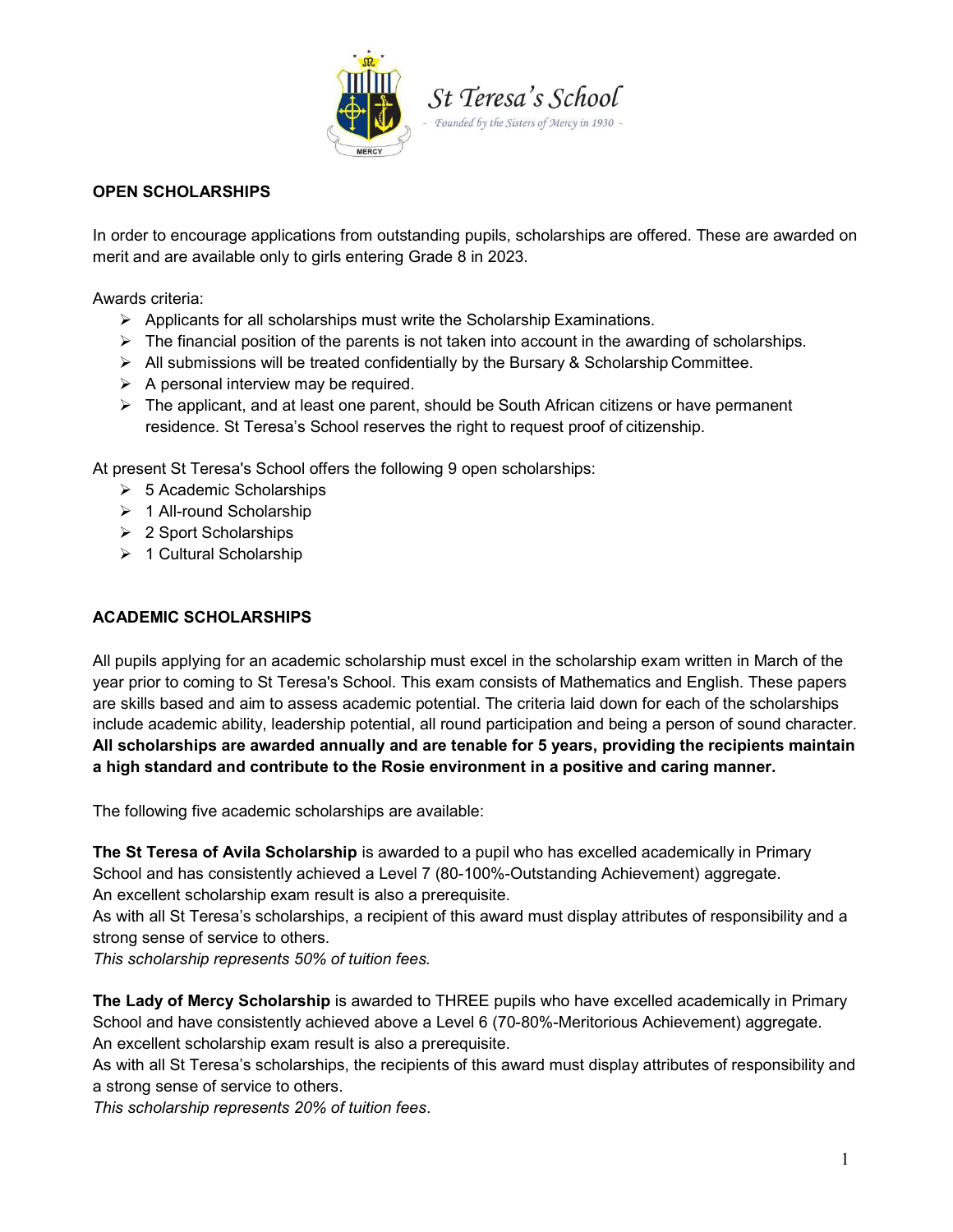

The Sisters of Mercy Scholarship is awarded to a pupil who has excelled in Mathematics throughout Primary School and has achieved a Level 7 (80-100%-Outstanding Achievement) aggregate. An excellent scholarship exam result is also a prerequisite. As with all St Teresa's scholarships, a recipient of this award must display attributes of responsibility and a strong sense of service to others. This scholarship represents 40% of tuition fees.

# ALL ROUNDER SCHOLARSHIP

The Catherine McAuley Scholarship is awarded to a pupil with strong academic ability who also displays exceptional all round ability (academic, sport and cultural).

As with all St Teresa's scholarships, a recipient of this award must display attributes of responsibility and a strong sense of service to others.

This scholarship represents 40% of tuition fees.

## SPORTS SCHOLARSHIPS

TWO sports scholarships are awarded annually to applicants who have demonstrated remarkable talent in one or more sporting disciplines.

Sporting scholarship applicants will be invited to attend an interview.

A full CV needs to be submitted as well as proof of Sporting achievements.

These sporting scholarships represent 40% of tuition fees.

# CULTURAL SCHOLARSHIPS

ONE cultural scholarship is available for applicants who have demonstrated remarkable talent in one or more cultural activities.

Cultural scholarship applicants will be invited to attend an interview.

A full CV needs to be submitted as well as proof of Cultural achievements.

This scholarship represents 40% of tuition fees.

## CLOSED SCHOLARSHIP - MARIAN SCHOLARSHIP

ONE scholarship is awarded to a Catholic pupil who demonstrates Christian values.

As with all St Teresa's scholarships, a recipient of this award must display attributes of responsibility and a strong sense of service to others.

This scholarship represents 40% of tuition fees.